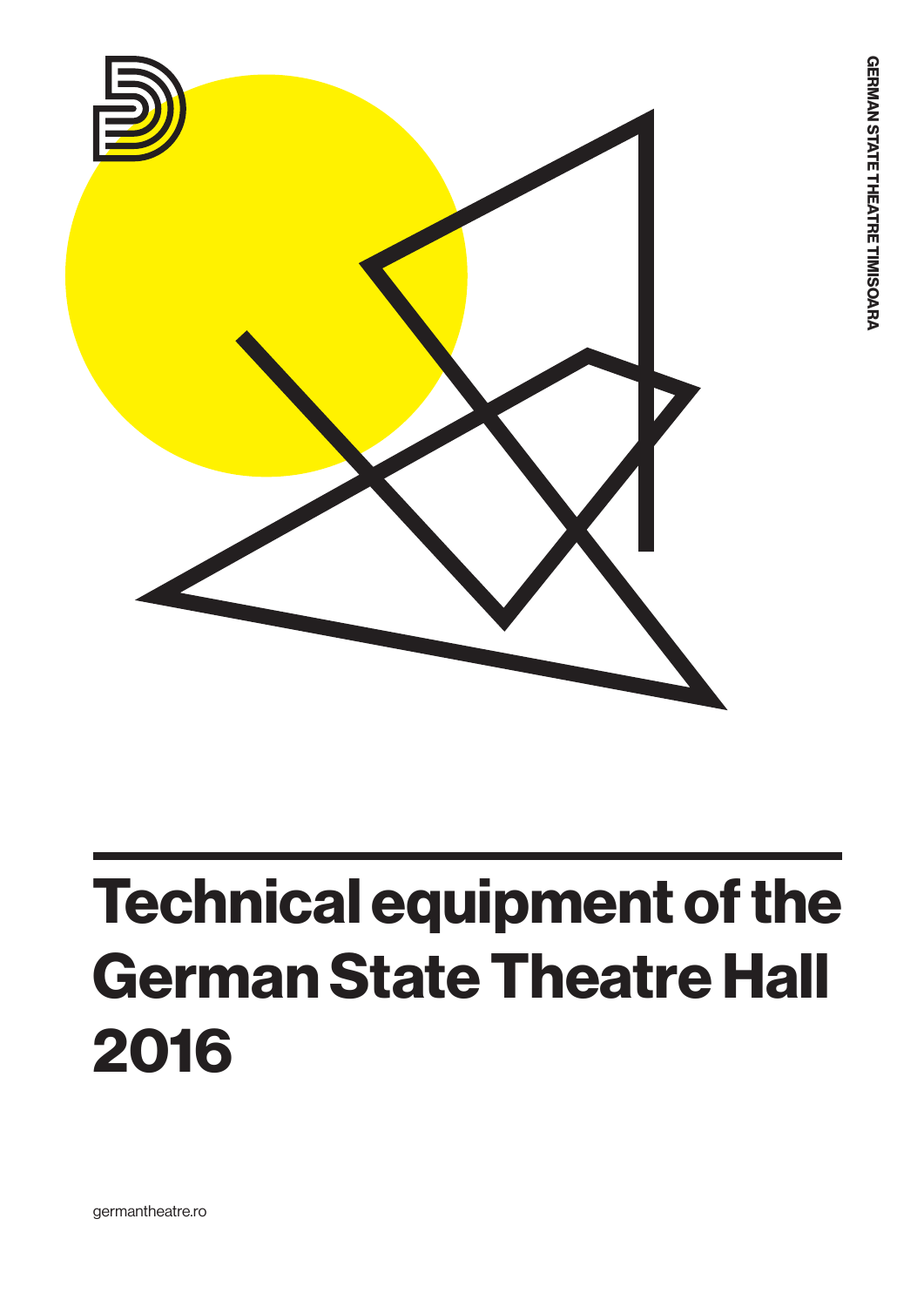Stage area and props depot are on the 2nd floor.Stage and show hall are on the same level:  $+0$ 

#### Italian box

- dimensions: W=8m, D=8+4m, H=16m, portal H= 5.5m, portal L= 7.5m
- headroom between picture stage and props storage: W= 5m, H= 2.5m
- 18 fly bars
- 2 lighting hoists
- 2 contrejour hoists
- 2x2 lateral hoistsgreek curtain

#### Auditorium/Unconventional stage

- dimensions: D= 20 m, W=10.6m, H=8m
- 5 lighting hoists
- 1 hoist in front of portal
- seating: 126 seats, 4 free mountable modules consisting of 2 modules with 3 seats on a row and 2 modules with 4 seats on a row

#### Props storage

- freight elevator: max 250 kg; H= 2m, W=1.5m, D=1.5 m
- electrical hoist: max 100 kg

**Lights** 

## Light consoles

- Spark 4D (mobile)
- Vector Violet (fixed)
- Vector Ultraviolet (mobile)

### Equipment command system through DMX512 protocol (wired and wireless)

#### Dimmable circuits in the Italian box

- 12 circuits front fly bridge
- 4 circuits right fly bridge
- 4 circuits back fly bridge
- 4 circuits left fly bridge
- 8 circuits fly bar1 stage
- 12 circuits fly bar2 stage
- 4+4 circuits at the right hand side of the stage
- 6+6 circuits proscenium
- 12 circuits stage floor
- 10 power sockets 220V direct circuits

#### Dimmable circuits in the hall (unconventional stage)

- 46 circuits in the hall ( 5 fly bars)
- 12 circuits stage floor
- 23 power sockets 220V direct circuits

### Dimmable hall light (5 left, 5 right)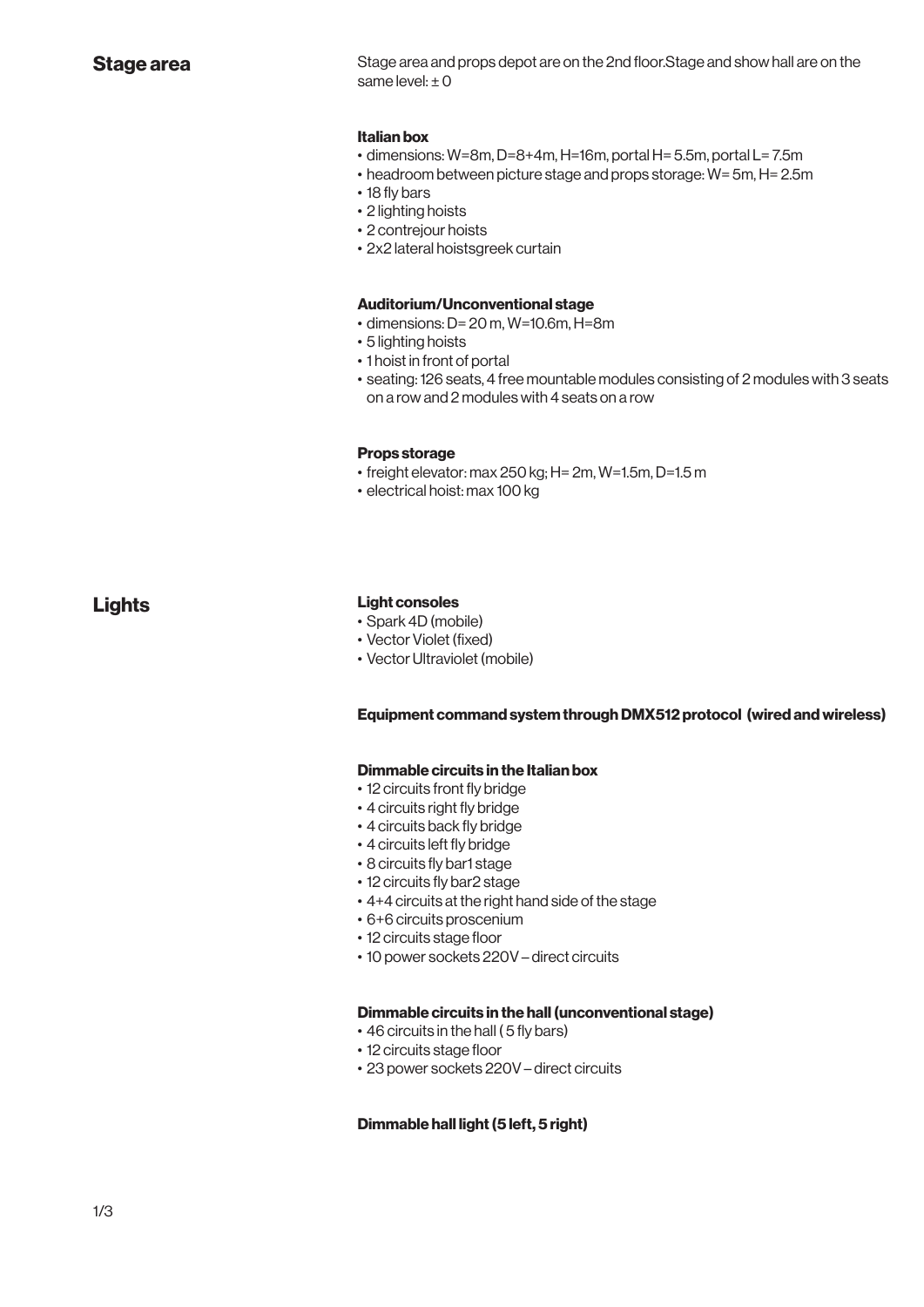## Mobile stage lighting equipment

| PAR 63-1000 W                       | 10 pcs           |
|-------------------------------------|------------------|
| $PC. - 1000W$                       | 30 pcs           |
| $PC. - 500W$                        | 6 pcs            |
| P.C. 2000 W                         | 4 pcs            |
| Profile 575W                        | 4 pcs            |
| Profile 750 W                       | 18 pcs           |
| Profile 1200 W                      | 6 pcs            |
| Cyclorama 1000W                     | 4 pcs            |
| Follow spot 1200 W                  | 2 pcs            |
| Moving Head Martin Entour 350 LED   | 2 pcs            |
| Moving Head Martin Aura Wash LED    | 2 pcs            |
| Moving Head Martin Quantum Wash LED | 2 pcs            |
| Stage Flood SGM LED RGBW            | 2 pcs            |
| Stage Flood Stairville LED RGBW     | 3 pcs            |
| Spectra Licht LED RGBW              | 10 pcs           |
| PARLED <sub>36</sub>                | 15 pcs           |
| Profil ETC LED RGBW Source four S2  | 2 pcs            |
| Profil ETC LED RGBW Source four     | 6 pcs            |
| HMI Arri 2500 W + scroller          | 1 <sub>pcs</sub> |

## Fixed stage lighting equipment

| $PC. - 1200 W$                      | 24 pcs           |
|-------------------------------------|------------------|
| P.C. Nota + scroller - 1200 W       | 11 pcs           |
| $PC. - 2000W$                       | 8 pcs            |
| $PC. - 1000W$                       | 9 pcs            |
| Follow spot 1200 W                  | 2 pcs            |
| Stage Flood SGM LED RGBW            | 1 <sub>pcs</sub> |
| Stage Flood Stairville LED RGBW     | 2 pcs            |
| Profile ETC LED RGBW Source four S2 | 3 pcs            |
| Moving Head Martin Krypton 575      | 2 pcs            |

## Special effects equipment

| Light smoke machine Martin 1800 | 2 pcs |  |
|---------------------------------|-------|--|
| Heavy smoke machine Antari      | 2 pcs |  |